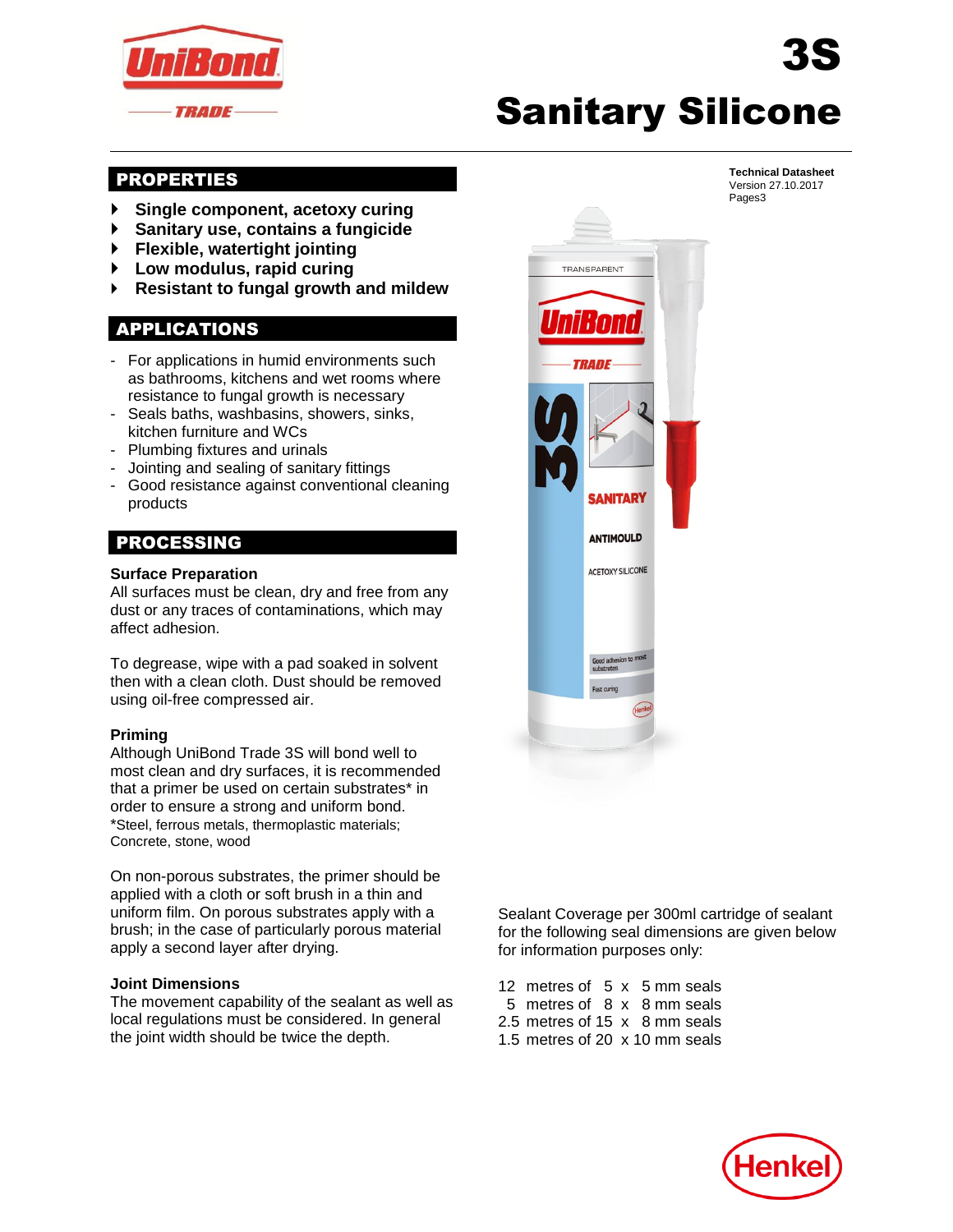

# TEMPERATURES

#### **Application**

Application Temperatures: + 5°C to + 40°C

**Service** 

Service Temperatures: - 30°C to + 120°C

# CHARACTERISTICS

| Type of silicone:                                               | Acetoxy                      |
|-----------------------------------------------------------------|------------------------------|
| Density<br>ISO 2811-1                                           | $\sim 0.98$ g/ml             |
| Resistance to flow<br><b>ISO 7390</b>                           | $\sim$ 1 mm                  |
| Skin formation time<br>+23°C/50% RH                             | $~15$ min.                   |
| Curing speed<br>+23°C, 50%RH, cross-section of joint<br>20x10mm | $\sim$ 2 mm/ day             |
| Shore A hardness<br><b>ISO 868</b>                              | $~1$ 20                      |
| Movement capability<br>ISO 11600                                | 12.5%                        |
| Max. joint width                                                | 30 mm                        |
| Change of volume<br>ISO 10563                                   | ~25%                         |
| <b>Elastic recovery</b><br><b>ISO 7389-A</b>                    | ~1.95%                       |
| Modulus at 100%<br>elongation<br>ISO 8339-A                     | $\sim 0.4$ N/mm <sup>2</sup> |
| Elongation at break<br>ISO 8339-A                               | 120 %                        |

# STANDARDS

#### **ISO**

ISO 1600: Class F-12, 5E ISO 846-B: microbiological growth: level 0

#### **EN 15651-3 (CE marking)**

Product type S: sealant for sanitary applications

#### **EN 13501-1**

Reaction to fire: class E

## IMPORTANT ADVICE

#### **Cleaning tools**

Areas soiled with fresh sealant may be cleaned with a dry pad or a pad soaked in a solvent.

# Sanitary Silicone

Any cured sealant can be removed by scraping (e. g. using a razor blade) or by using a special silicone remover product.

#### **Storage**

Cool, dry and free from frost

#### **Shelf Life**

24 Months when stored at temperatures between +5°C and +25°C in original, unopened packaging after date of manufacture.

## SAFETY

#### **Safety Advice**

Consult the Material Safety Data Sheet (mymsds.henkel.com) for UniBond Trade 3S. [www.unibond-trade.co.uk](http://www.unibond-trade.co.uk/)

# **COLOURS**

White, Translucent, Jasmine

# PACKAGING

UniBond Trade 3S is supplied in 300ml cartridges

## DISPOSAL

#### **Product and packaging disposal**

Dispose of waste and residues in accordance with local authority requirements (please refer to Safety Data Sheet for more information).

# SUBSTRATE COMPATIBILITY

UniBond Trade 3S provides good primerless adhesion on glass, ceramics, vitreous and painted surfaces and anodised aluminium.